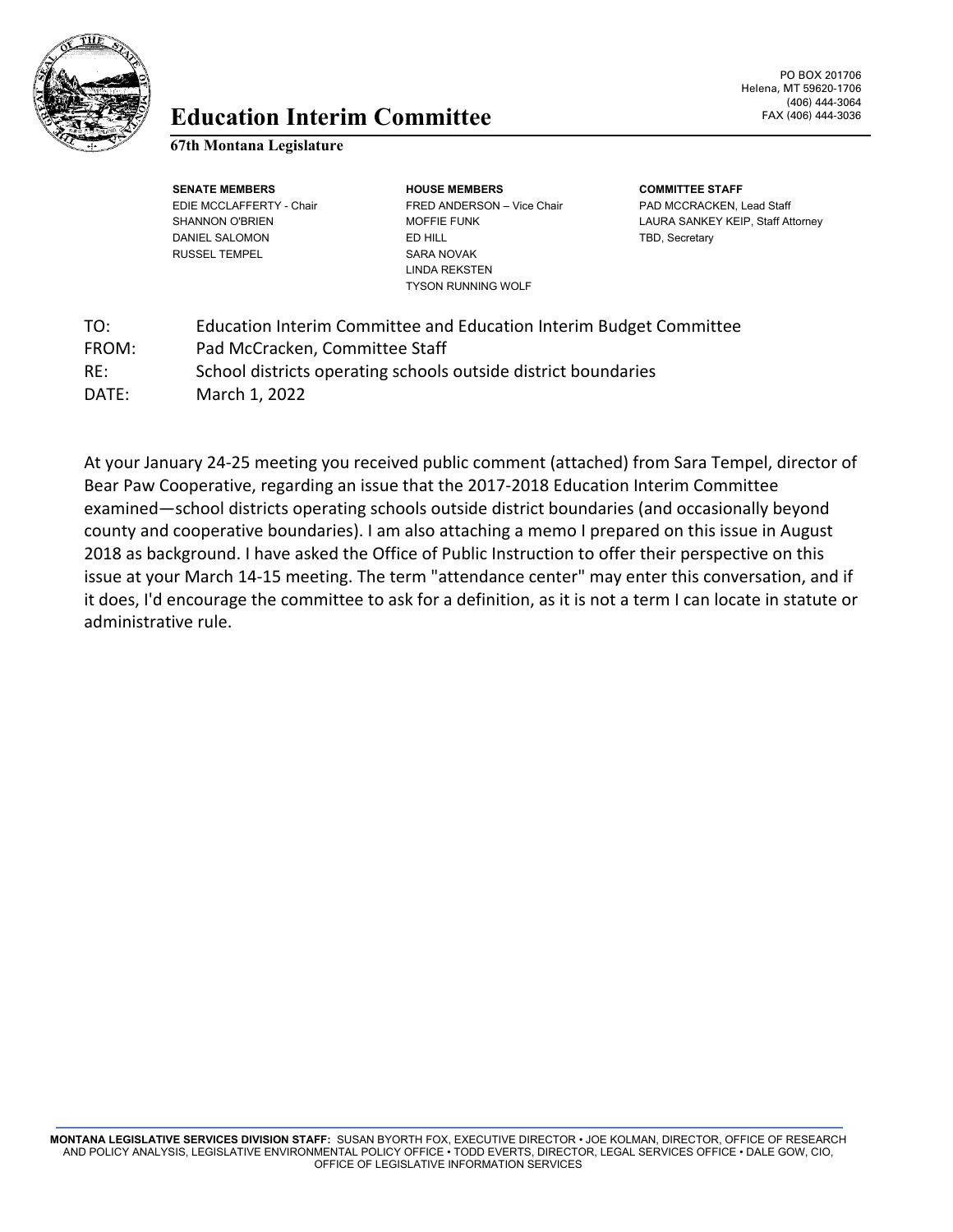# **BEAR PAW COOPERATIVE**

#### P.O. BOX 1449 \* 421 OHIO STREET \* CHINOOK, MT <sup>59523</sup>

#### $(406)$  357-2269 \* FAX (406) 357-2517

January 19,2022

Chairperson Edie McClafferty Members of the Interim Education Committee Montana State Legislature PO Box 201706 Helena, MT 59620-1706

Dear Chairperson McClafferty and Members of the Committee,

My name is Sara Tempel and I am the director of the Bear Paw Cooperative which provides special education and related services to our member school districts across north-central Montana. I have been asked to provide information to the committee regarding the impact that school district attendance centers have on our special education Cooperative, specihcally, those attendance centers that are outside the geographic boundaries of our Cooperative.

In the fall of 2016, the Bear Paw Cooperative discovered that Liberty Elementary School District, located at Eagle Creek Colony in Liberty County, assumed responsibility of providing educational services to school attendance centers at Hillside Colony and Rimrock Colony, both located in Toole County. Liberty Elementary is located within the geographic boundaries of the Bear Paw Cooperative; Hillside and Rimrock are not. Bear Paw Cooperative was then informed that we were responsible for providing special education and related services to those attendance centers. Neither the Cooperative's Governing Board nor any of our 21 member school districts' Boards of Trustees were consulted as to the impact of this decision.

Despite the fact that Sunburst School District was willing to serve the students from these attendance centers at its schools, Liberty Elementary School District acquired the two attendance centers, both of which are more than 50 miles from its boundaries. In doing so, it unilaterally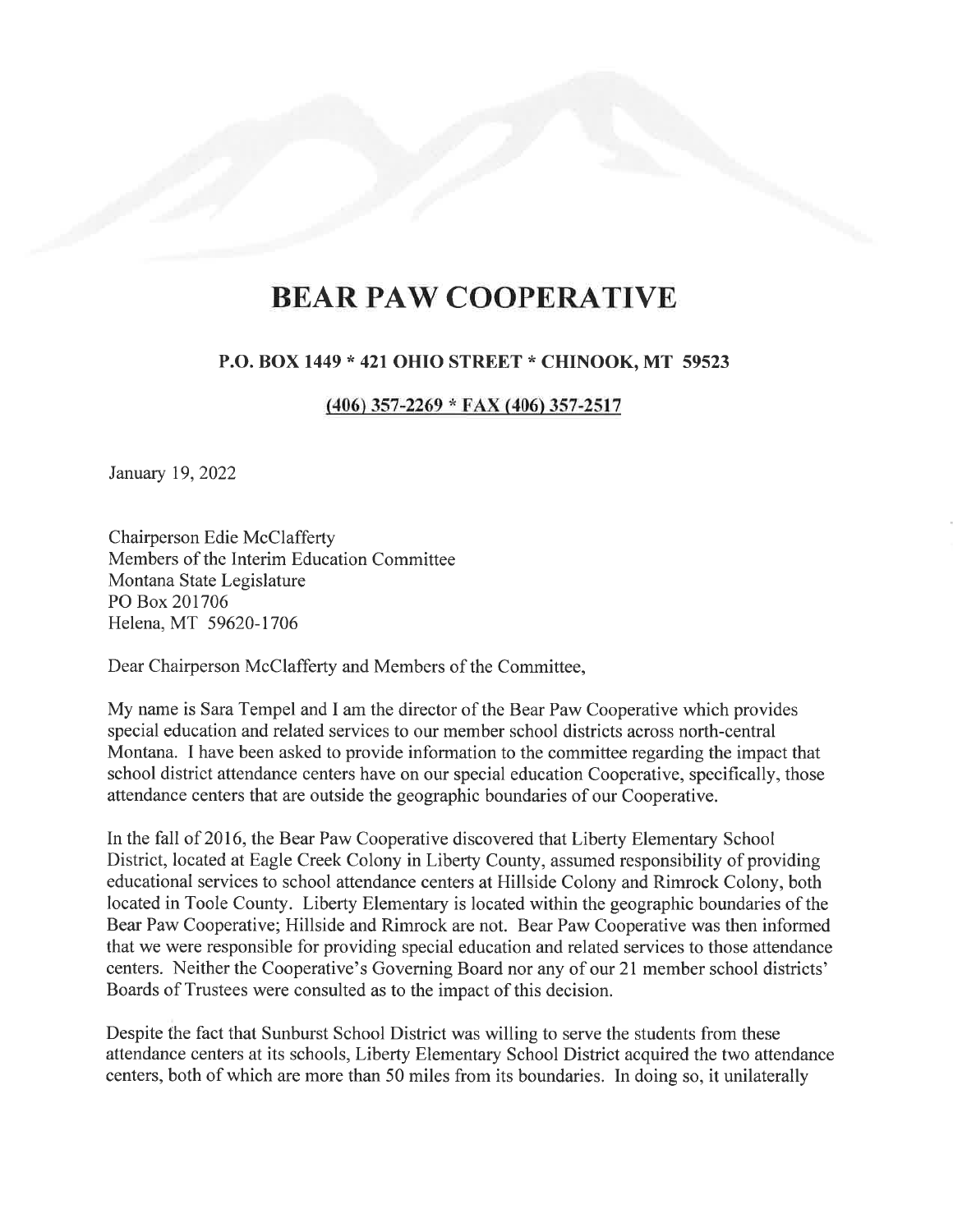committed the Bear Paw Cooperative and all its member districts to bear the costs of providing special education services to schools outside the Cooperative's boundaries.

During the first year in which the Cooperative provided services to Hillside and Rimrock sites, our providers traveled more than 250 miles in a day and were unable to serve any other Cooperative school on the same day. The time and travel costs of providing services to these attendance centers during that school year (approximately \$12,000) far exceeded Liberty Elementary's required district match (approximately \$850). Both state law and administrative rule were silent as to who would be responsible for the additional costs of providing services to attendance centers outside the boundaries of a special education cooperative. Nearly two years of dispute ensued. However, recognizing the students' need for services, the Cooperative continued to serve children with disabilities at these attendance centers unremunerated during this time.

When the time came for the Bear Paw Cooperative to renew our Interlocal Agreement with our member districts (July 2018), the following provision was approved by the Office of Public Instruction to be included in the Interlocal Agreement:

Special Education and related services provided by the Bear Paw Cooperative to students in attendance centers outside of the cooperative's geographic boundaries will be guided by an independent contract between the Bear Paw Cooperative and the Participating District contracting with the attendance center (s). This contract will be reviewed and adjusted annually based on the projected needs in the identified attendance center(s).

No retroactive costs were assessed to Liberty Elementary School District for services prior to July 2018 and all of our member districts approved the agreement with one exception: Liberty Elementary School District. In fact, their attomey stated that this provision in the Interlocal Agreement was "discriminatory."

Finally, after a series of lengthy meetings, some that included Liberty County superintendent of schools, Liberty County commissioners, school superintendents, paid consultants, the Office of Public Instruction, state legislators, Liberty County attomey, Liberty Elementary School District and the Bear Paw Cooperative Governing Board, an agreement was reached. The agreement was for Liberty Elementary to be assessed \$10,000 per year to cover the costs of providing services to schools outside of our geographic boundaries. That arrangement continues to this day. It is unfortunate, however, that there is a noticeable lack of guidance governing the acquisition of attendance centers by existing school districts that, had it existed, could have avoided this lengthy, and costly, situation.

A second concern is the construction of new school buildings that are called "attendance" centers." Within our Cooperative area, many school districts over the past few years have had to consolidate their districts and, as a result, close existing school district buildings and reduce staff. When Chester and Joplin-Inverness districts consolidated, 2 buildings were closed in two separate communities. When Blue Sky and Kremlin-Gildford consolidated, one building was closed. In both cases, many school employees who were residents of those communities were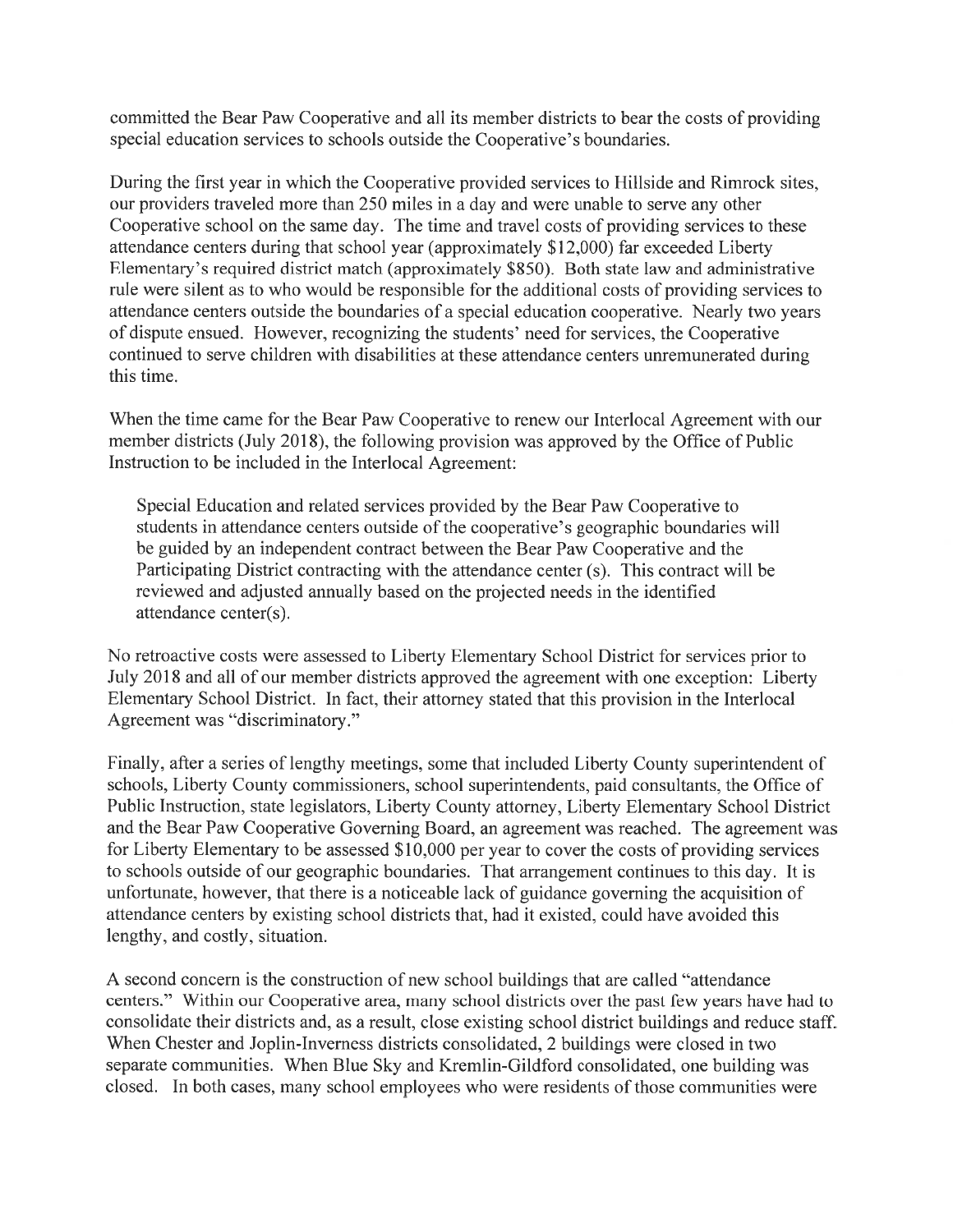let go. When Liberty Elementary School District assumed Hillside and Rimrock attendance centers, they added two school buildings that were only five miles apart. Two school buildings within 5 miles of each other. To me, it is inexplicable how some districts are forced to abandon school buildings while others are allowed to acquire more. This inequity is startling.

Furthermore, Montana Code Annotated 20-6-104 states that, "...a school district may not initiate the creation of a new elementary district or a new high school district." While Liberty Elementary did not initiate the creation of a new district, it appears that the creation of "attendance centers" has become a loophole for certain groups, allowing new school buildings to be built for their convenience under the guise of "attendance centers" while students in other public school districts must travel lengthy distances, some up to an hour, in order to access their education.

Chairperson McClafferty and Members of the Committee, my intent of providing this lengtþ narrative is to point out the necessity for binding procedural requirements or administrative regulations that will equitably govern the creation or assumption of attendance centers by existing school districts and the impact that the lack of such procedural guidance has had. For our particular case, two years of dispute, hundreds of hours of individuals' time, and costly attorneys' fees could have been avoided had there been this guidance in place.

Thank you for your consideration of this information.

Sincerely,

Vara (Staley Tempel)

**Director** Bear Paw Cooperative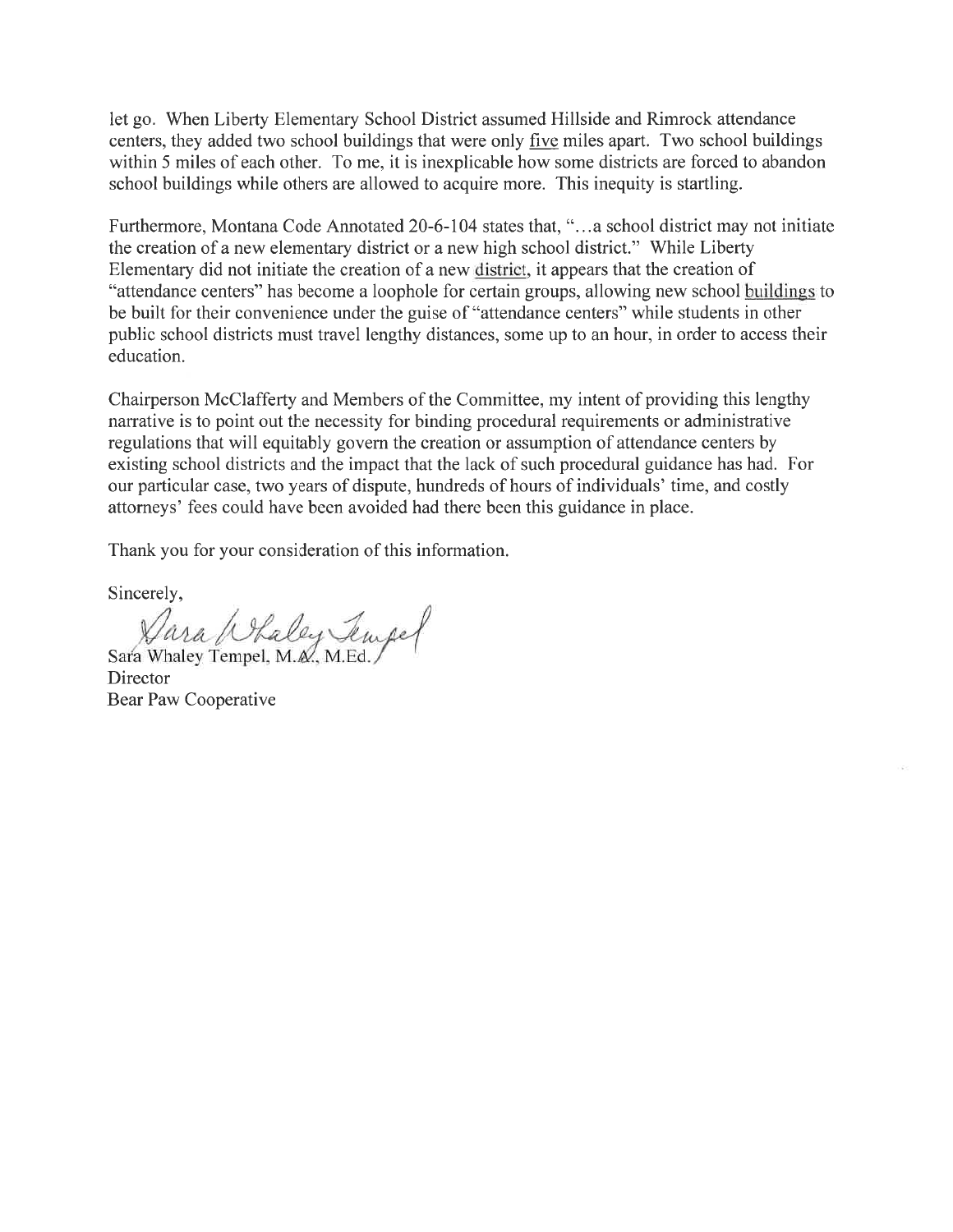

#### PO BOX 201706 Helena, MT 59620-1706 (406) 444-3064

## FAX (406) 444-3036 **Education Interim Committee**

#### **65th Montana Legislature**

RUSSEL TEMPEL DONALD JONES

**SENATE MEMBERS HOUSE MEMBERS COMMITTEE STAFF** EDIE MCCLAFFERTY - Chair FRED ANDERSON – Vice Chair PAD MCCRACKEN, Lead Staff TOM FACEY **Subset Contracts COB ACCUPATE ACCUPATE ACCUPATE ACCUPATE CONTRACT COMPLEMENT CONTRACTS** LAURA SANKEY, Staff Attorney DANIEL SALOMON MOFFIE FUNK MOFFIE FUNK JENNI CARR, Secretary

| TO:   | <b>Education Interim Committee</b>                                      |
|-------|-------------------------------------------------------------------------|
| FROM: | Pad McCracken, Committee Staff                                          |
| RE:   | School districts operating schools inside another district's boundaries |
| DATE: | August 31, 2018                                                         |

At your June meeting, Sen. Tempel requested that staff examine an issue in Liberty County involving a billing dispute between the Bear Paw Special Education Cooperative and Liberty Elementary School District. The dispute results from the dynamic of Liberty EL School District operating two schools—Hillside Colony School and Rimrock Colony School—about 50 miles outside its own district boundary.

Looking at this on a map may help frame the discussion.



**MONTANA LEGISLATIVE SERVICES DIVISION STAFF:** SUSAN BYORTH FOX, EXECUTIVE DIRECTOR • SONJA NOWAKOWSKI, DIRECTOR, OFFICE OF RESEARCH AND POLICY ANALYSIS • TODD EVERTS, DIRECTOR, LEGAL SERVICES OFFICE • DALE GOW, CIO, OFFICE OF LEGISLATIVE INFORMATION TECHNOLOGY • JOE KOLMAN, DIRECTOR, LEGISLATIVE ENVIRONMENTAL POLICY OFFICE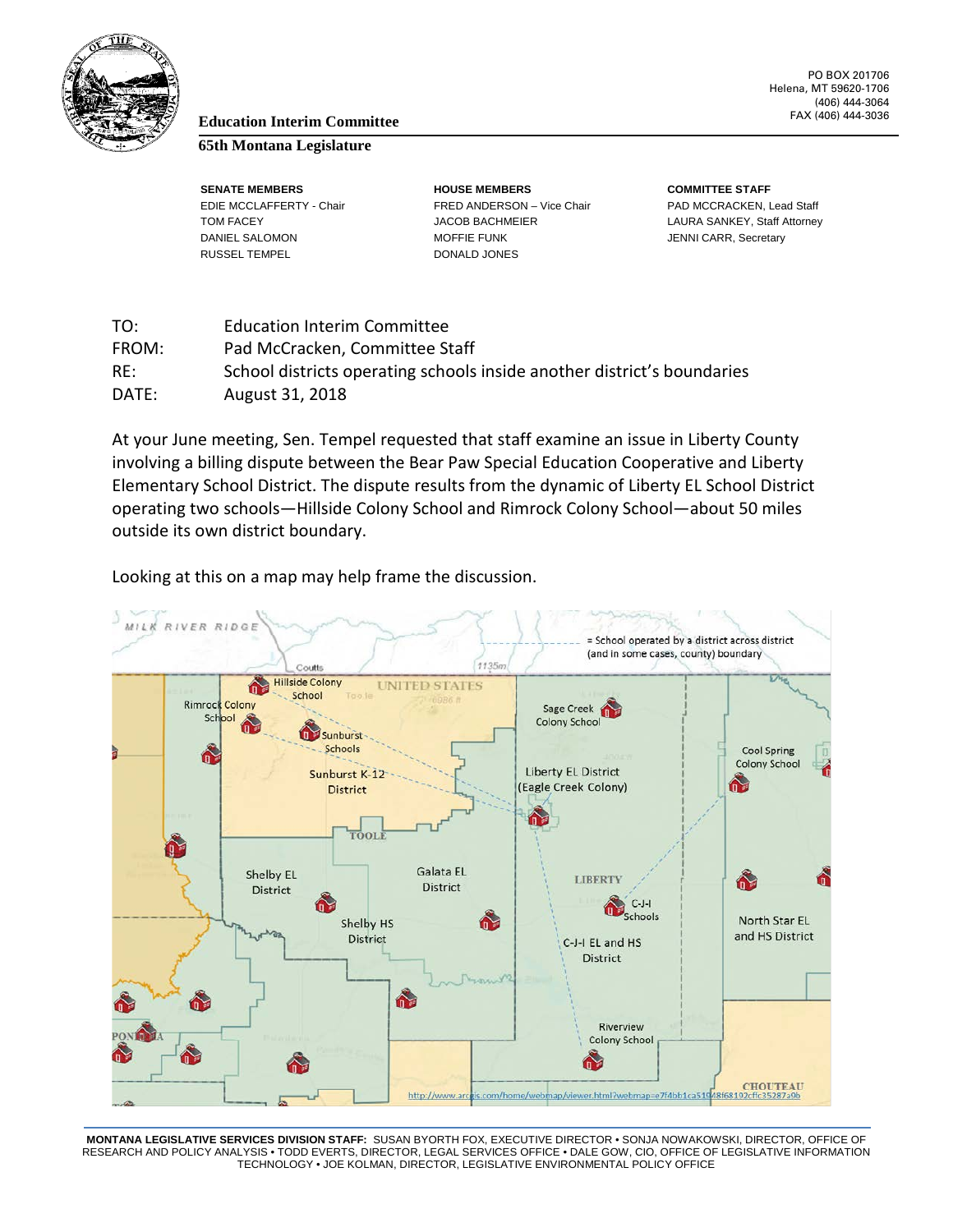This specific circumstance came about when Sunburst K-12 determined to stop operating schools at Hillside and Rimrock, largely due to expense and staffing difficulty. The two colonies were not inclined to combine schools or bus their children to town and sought to become schools of Liberty EL district, across district, county, and special education cooperative boundaries. Sunburst K-12 and Liberty EL signed an interlocal agreement to "release" these kids and schools to Liberty EL.

At first glance, this might seem like a local dispute not warranting legislative attention; however, the underlying issue may be worthy of closer examination. This issue boils down to two basic questions:

- Should a school district be allowed to fully operate, administer, and control a school located inside another school district?
- What, if any, are the school funding ramifications of this happening?

### **Should a school district be allowed to operate a school located inside another school district?**

This is fundamentally a policy question, but it raises a couple of other questions:

- What authorizes a school district to operate a school within another district's boundary?
- If this is allowed, what prevents a district from operating schools all over the state?

While I see nothing that clearly authorizes a school district operating a school within another school district's boundary, I'm not sure statute clearly prohibits this either. My guess is that lawmakers never even contemplated this happening. I'm not sure how it meshes with [Article](https://leg.mt.gov/bills/mca/title_0000/article_0100/part_0010/section_0080/0000-0100-0010-0080.html) X, [Section](https://leg.mt.gov/bills/mca/title_0000/article_0100/part_0010/section_0080/0000-0100-0010-0080.html) 8, of the Montana Constitution: "The supervision and control of schools in each school district shall be vested in a board of trustees to be elected as provided by law."

As far as the second question goes, if the current dynamic is allowed, and if a district could find other districts willing to "release" students and schools, there is nothing preventing a district from operating schools all over the state.

#### **What, if any, are the school funding ramifications of this happening?**

The funding ramifications of this specific situation include the following:

j

 $\bullet$  Hillside and Rimrock pupils become ANB of Liberty  $EL^1$  $EL^1$ , which increases Liberty EL's general fund budget limits and state funding. Conversely, this lowers Sunburst K-12's ANB, budget limits, and state funding.

<span id="page-5-0"></span><sup>&</sup>lt;sup>1</sup> The legality of this under section [20-9-311, MCA,](https://leg.mt.gov/bills/mca/title_0200/chapter_0090/part_0030/section_0110/0200-0090-0030-0110.html) is not clear to me. Section 20-9-311(11)(a) stipulates that to be included in ANB counts, a student must be either a resident of the district or "a nonresident student admitted by trustees under a student attendance agreement." Student attendance agreements are not defined in statute but are generally used when a student attends a school located outside their resident district (see [20-5-320, MCA,](https://leg.mt.gov/bills/mca/title_0200/chapter_0050/part_0030/section_0200/0200-0050-0030-0200.html) and [20-5-321, MCA\)](https://leg.mt.gov/bills/mca/title_0200/chapter_0050/part_0030/section_0210/0200-0050-0030-0210.html).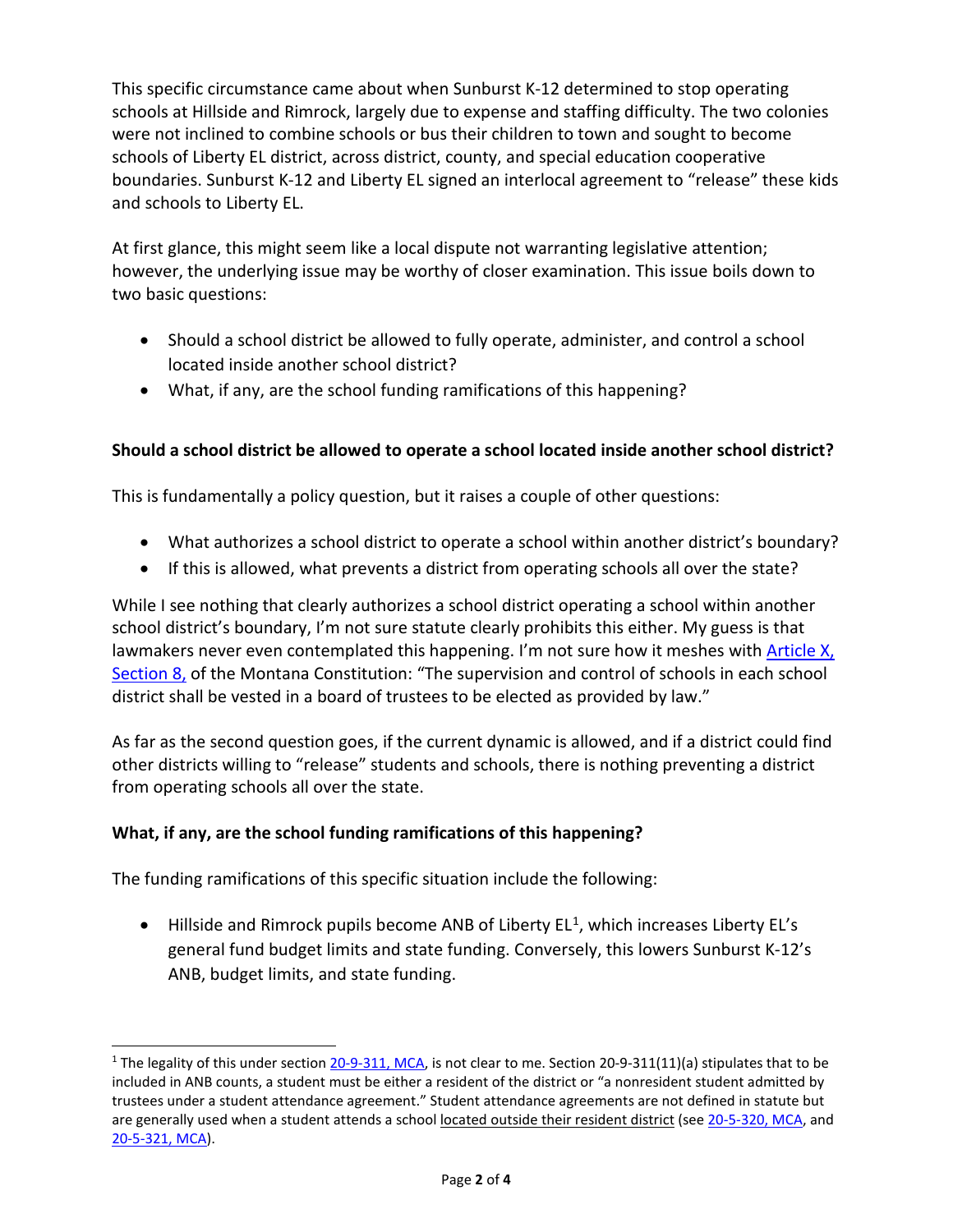- Because Hillside and Rimrock are located a great distance from the other schools of Liberty EL, they are considered a "separate budget unit"<sup>[2](#page-6-0)</sup> and generate one additional \$50,000 elementary basic entitlement for Liberty EL's general fund budget (as does Riverview Colony School located in southern Liberty County). Hillside and Rimrock would not be eligible automatically for this additional basic entitlement as part of Sunburst K-12 because they are within 20 miles of Sunburst School.
- Liberty EL's tiny taxable valuation does not change, so as its general fund budget and GTB area grow, it becomes eligible for much more state GTB aid. OPI preliminary budget data sheets for 2019 show Liberty EL's mill value to be about \$164; the state GTB subsidy per mill for Liberty EL is estimated at \$3,756. Prior to acquiring Hillside and Rimrock, this subsidy was closer to \$1,000 per mill.<sup>[3](#page-6-1)</sup> Sunburst K-12's EL does not receive GTB aid, so Liberty EL's GTB increase is a new expense for the state. (See attached graphic.)
- Because the teachers at Hillside and Rimrock are now employees of Liberty EL, taxpayers in Liberty County pay for their retirement costs.
- Because the Liberty-Toole county boundary is also the boundary of Bear Paw and Big Sky special education cooperatives, the question was raised about who should provide special education services to the children of Hillside and Rimrock and who should pay. This was the question that brought the larger issue forward when Bear Paw attempted to bill Liberty EL for the additional costs of serving Hillside and Rimrock.

#### **How widespread is this?**

Not very. According to OPI, there are five schools that are being operated by districts other than the district in which they are located (four of these are shown on the map on page 1).

#### **Possibilities**

If the existing dynamic is seen as problematic, there are several possible solutions:

- 1. OPI could reexamine the legal and financial ramifications of the current situation and determine to address the issue nonlegislatively. (This reexamination is underway.)
- 2. Legislation could clarify that a district operating a school within another school district is not allowed.
- 3. Legislation could clarify the funding dynamics for situations like this. For example, should schools like Rimrock and Hillside be eligible for additional basic entitlements as separate budget units? And, is Liberty EL allowed to include nonresident students in its ANB count without an out-of-district attendance agreement?

<span id="page-6-0"></span><sup>&</sup>lt;sup>2</sup> Typically, separate budget units are schools of a district that are geographically isolated from the other schools of the district. There are about a dozen such schools in the state. Examples include Babb School in Browning Elementary School District and Seeley-Swan High School in the Missoula High School District.

<span id="page-6-1"></span><sup>&</sup>lt;sup>3</sup> The GTB multiplier also increased from 193 to 216 percent in 2019.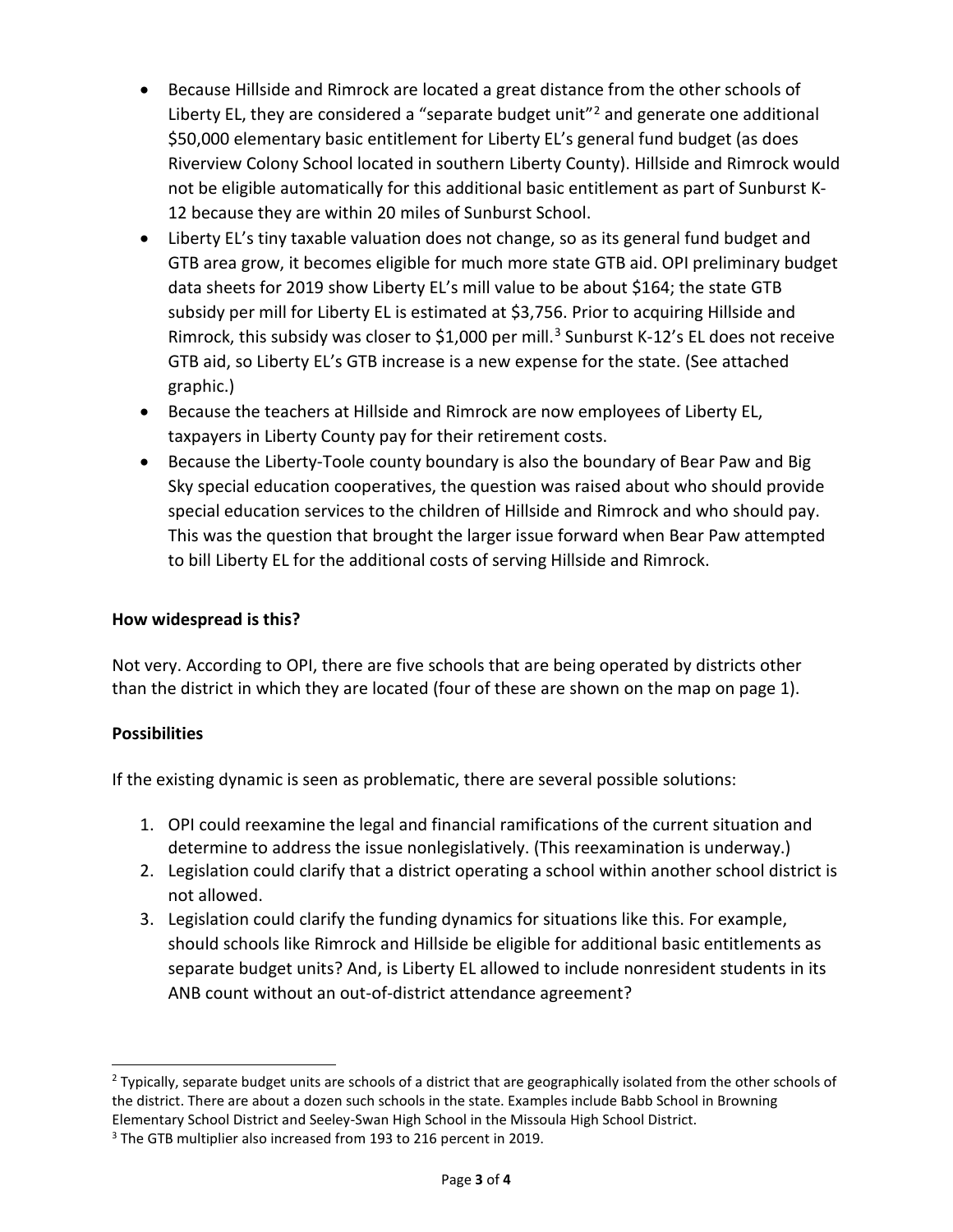One way that districts could make a similar arrangement under existing law is through a multidistrict agreement. If Liberty EL (or any other district) wants to play a role in educating Hillside and Rimrock colony kids, Liberty EL and Sunburst K-12 districts could enter into a multidistrict agreement pursuant to section [20-3-363, MCA,](https://leg.mt.gov/bills/mca/title_0200/chapter_0030/part_0030/section_0630/0200-0030-0030-0630.html) to describe the services provided by Liberty EL to the two schools and how these services will be funded, including responsibility for special education and co-op reimbursement. The agreement could include Liberty EL contributing to the costs of educating Hillside and Rimrock students and helping to recruit teachers, responsibilities that Liberty EL currently takes on. The schools would remain schools of Sunburst K-12. The ANB for Hillside and Rimrock students would remain part of Sunburst K-12, and state and local revenue would be generated on their behalf.

Another possibility is for districts like Sunburst K-12 to utilize existing law to seek separate budget unit status and additional budget authority and funding to support small schools. Sectio[n 20-9-311\(8\)\(a\)\(iii\), MCA,](https://leg.mt.gov/bills/mca/title_0200/chapter_0090/part_0030/section_0110/0200-0090-0030-0110.html) allows districts to apply to the superintendent of public instruction for separate budget unit status when "any other condition exists that would result in an unusual hardship to the pupils of the school if they were transported to another school" in addition to the typical geographical conditions. This status would trigger an additional basic entitlement for the school, perhaps making them financially viable for Sunburst K-12.

#### **Other thoughts and related attorney general opinions from the Montana Code Annotated**

If this issue is addressed, the educational needs of children need to be at the forefront. Any change to the existing dynamic needs to be made in such a way that parents, students, and schools can make necessary adjustments.

This dynamic also raises a question about representation and having a voice in one's child's education. Rimrock and Hillside parents do not vote in the elections for the Liberty EL trustees who have supervision and control of the schools their children attend. As residents of Sunburst K-12, they still pay taxes and vote in Sunburst K-12.

*Public Character of School Not Altered by Religion of Student Body*: An elementary school district composed entirely of property belonging to North Harlem Hutterite Colony would be eligible to receive public money for school purposes without violating any provision of 1972 Montana Constitution provided the school remains under the authority, control, and operation of the public school system by public school personnel and open to all persons eligible to attend this public school. 36 A.G. Op. 5 (1975).

*Attendance Unit on Hutterite Colony Premises — Establishment — Closure — Finance*: A school district board of trustees may establish a separate attendance unit on the premises of a Hutterite colony located in the district. Closure of an attendance unit on the premises of a Hutterite colony is a matter within the discretion of the board of trustees of the school district involved, and the trustees have no authority to make an agreement to the contrary. The colony may effectively close an attendance unit by failing to renew the lease agreement if no similar space is available for its continued operation. Operational costs of an attendance unit must be budgeted and financed in the manner provided by law. Any agreement between the school district and the colony for private financing would be unenforceable. 38 A.G. Op. 26 (1979).